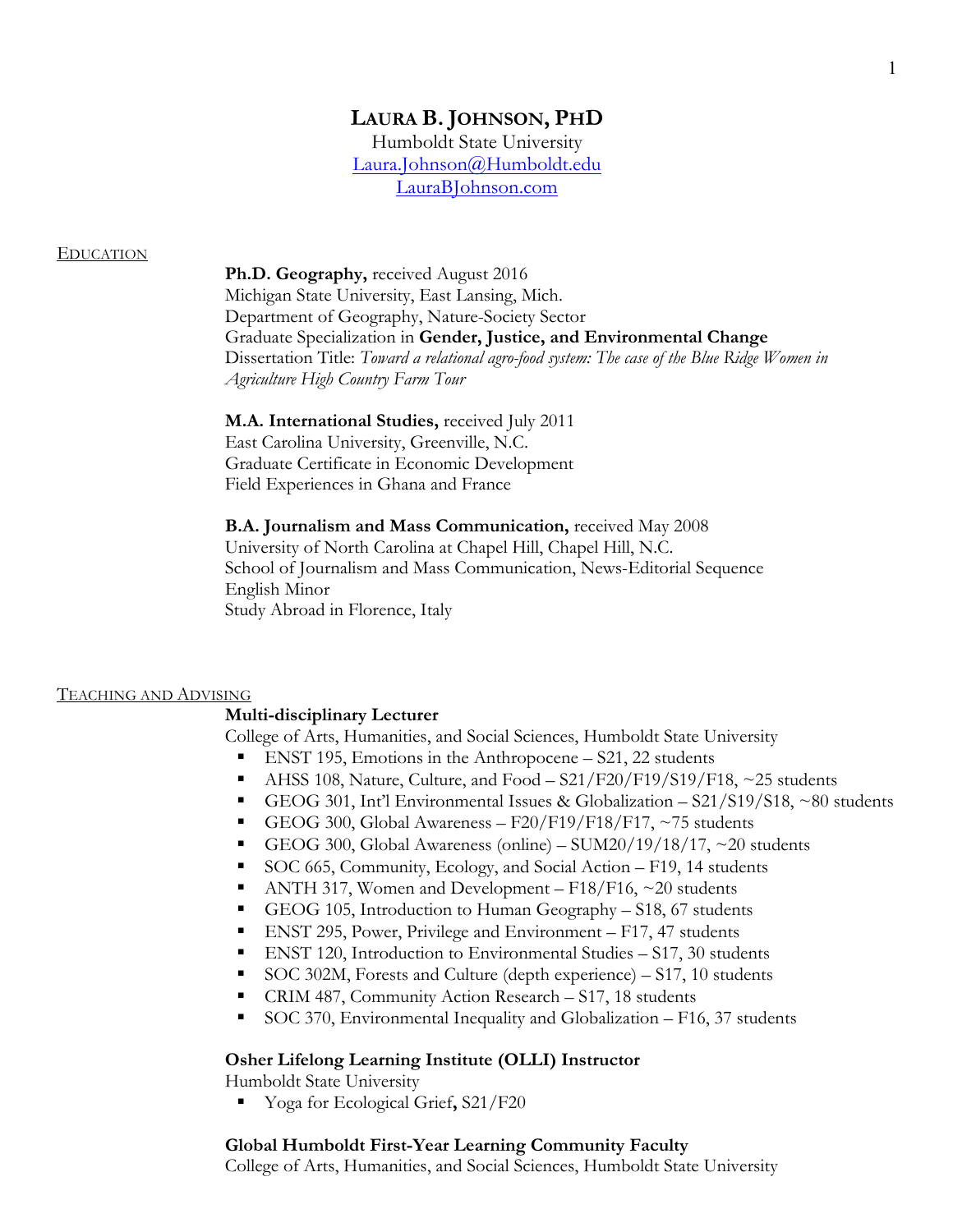Summer 2018 – Present

#### **Major Faculty Advisor**

Environmental Studies Program, Humboldt State University Fall 2016 – Present

### **Study Abroad Faculty**

Office of Study Abroad, Michigan State University

- § Freshman Seminar Abroad, Interpreting Landscapes in Ireland Summer 2016; 14 students
- Freshman Seminar Abroad, Sustainability in New Zealand Summer 2015; 15 students

## **Geography Instructor**

Department of Geography, Michigan State University

- § GEO 432, Environmental Ethics Fall 2015; 22 students
- GEO 151, Introduction to Human Geography Spring 2015; 155 students

### **Online Geography Instructor**

Department of Geography, Michigan State University

- § ISS 310V, People and Environment Fall 2011, Summer 2012, Fall 2012 and Summer 2015; 100-150 students
	- o *ISS Outstanding Teaching Award 2012-2013*
- § GEO 221V, Introduction to Geographic Information Summer 2014; 80 students
- GEO 330V, Geography of US and Canada Summer 2013; 30 students
- § GEO 204V, World Regional Geography Spring 2012; 150 students

#### REFEREED ARTICLES

- **Johnson, L.** (2019). Becoming 'enchanted' in agro-food spaces: Engaging relational frameworks and photo elicitation with farm tour experiences. *Gender, Place and Culture: A Journal of Feminist Geography, 25*(11), 1646-1671.
- **Johnson, L.,** & Schnakenberg, G. (2017). Gendering strategies for civic agriculture: The case of Blue Ridge Women in Agriculture and the High Country Farm Tour. *Journal of Rural Studies, 55,* 181-192.
- **Johnson, L.,** Schnakenberg, G., & Perdue, N. (2016). Placing local food systems: Farm tours as place-based sustainability education. *The Journal of Sustainability Education, Special Issue on Place and Resilience, 11.*
- **Johnson, L.,** Howell, J., & Evered, K. (2015). "Where nothing was before": (Re)producing population and place in Ghana's Volta River Project. *Journal of Cultural Geography, 32*(2), 195-213.
- Bulla, B., **Johnson, L.,** Kline, C., Bryant, B., & Wilborn, L. (2014). Exploring resident attitude along a pre-production, production and consumption continuum (research note). *Anatolia, 25*(3), 474-478.
- Kline, C., **Johnson, L.**, Boone, K. & Hao, H. (2013). Visitor awareness of local issues at emerging destinations: Experiences gleaned from a study abroad course in Ghana. *Tourism Review International, 17*(3), 195-210.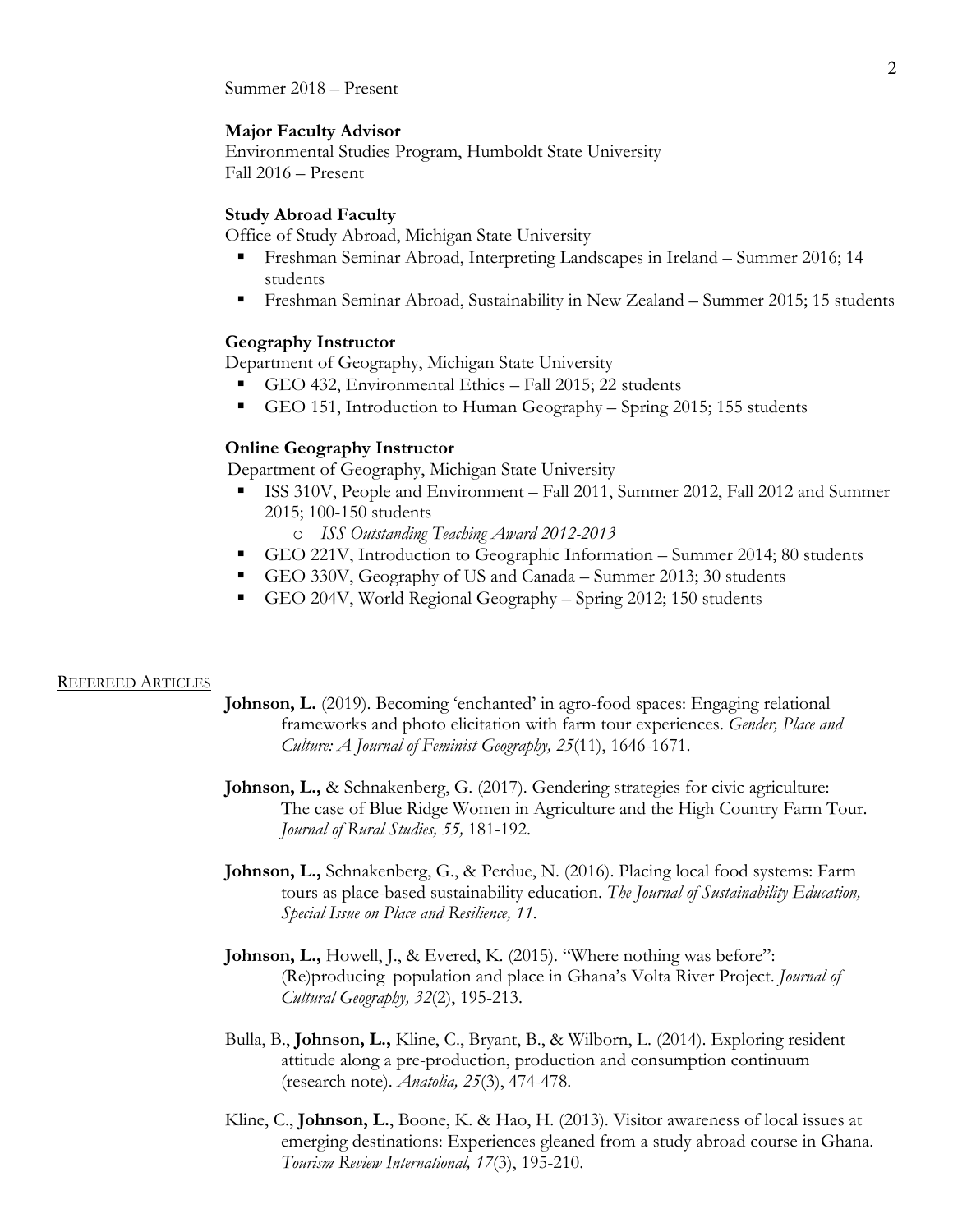Boone, K., Kline, C., **Johnson, L.**, Milburn, L.A., & Rieder, K. (2013). Development of visitor identity through study abroad in Ghana. *Tourism Geographies, 15*(23), 1-24*.* 

#### BOOK CHAPTERS

- Martusewicz, R. & **Johnson, L.** (2016). EcoJustice Education. In van der Tuin, I. (Ed.) *Gender: Nature.* Macmillan Reference USA.
- Johnson, L. (2015). "Why are you here?" Toward reflexivity, positionality and multivocality at the intersections of research and tourism. In Slocum, S.L., Kline, C. & Holden, A. (Eds.) *Scientific Tourism: Researchers as Travelers.* Routledge.

#### SCHOLARLY BOOK REVIEWS

- **Johnson, L.** (2013). Review of *Critical Debates in Tourism,* by Tej Vir Singh. Channel View Publications, 2012. *Tourism Analysis, 18*(6).
- **Johnson, L.** (2012). Review of *The Unheard Truth: Poverty and Human Rights,* by Irene Khan. W.W. Norton & Company, 2009.*Gendered Perspectives on International Development, 27*(3), pp. 31.

### SELECT NON-ACADEMIC PUBLICATIONS

- **Johnson, L.** (Fall 2021). The sacred whole. *Deep Times: A Journal of the Work that Reconnects.* https://journal.workthatreconnects.org/2021/09/20/the-sacred-whole/
- **Johnson, L.** (2021, September 29). Living spaciously in times of contraction. *Resilience.org.*  https://www.resilience.org/stories/2021-09-29/living-spaciously-in-times-ofcontraction/
- **Johnson, L.** (2021, April 26). A meditation for rooting radically in self and place. *Science and Nonduality (SAND).*  https://www.scienceandnonduality.com/article/a-meditation-for-rooting-radicallyin-self-and-place
- **Johnson, L.** (2021, April 8). Caring for (more-than-natal) kin in times of loss. *Resilience.org.*  https://www.resilience.org/stories/2021-04-08/caring-for-more-than-natal-kin-intimes-of-loss/
- **Johnson, L.** (2020, September 9). Intersections at the site of breath. *Good Grief Network*  (reprinted by *Resilience.org*). goodgriefnetwork.medium.com/intersections-at-the-site-of-breath-701ca7665e37
- **Johnson, L.** (2020, April 20). Here in these end-beginning times. *Tikkun* (reprinted by *Resilience.org* and *Science and Nonduality*). https://www.tikkun.org/here-in-these-end-beginning-times
- **Johnson, L.** (2019, October). Mattole Valley grown and aged. *Sensi, Emerald Triangle,* 20-23*.*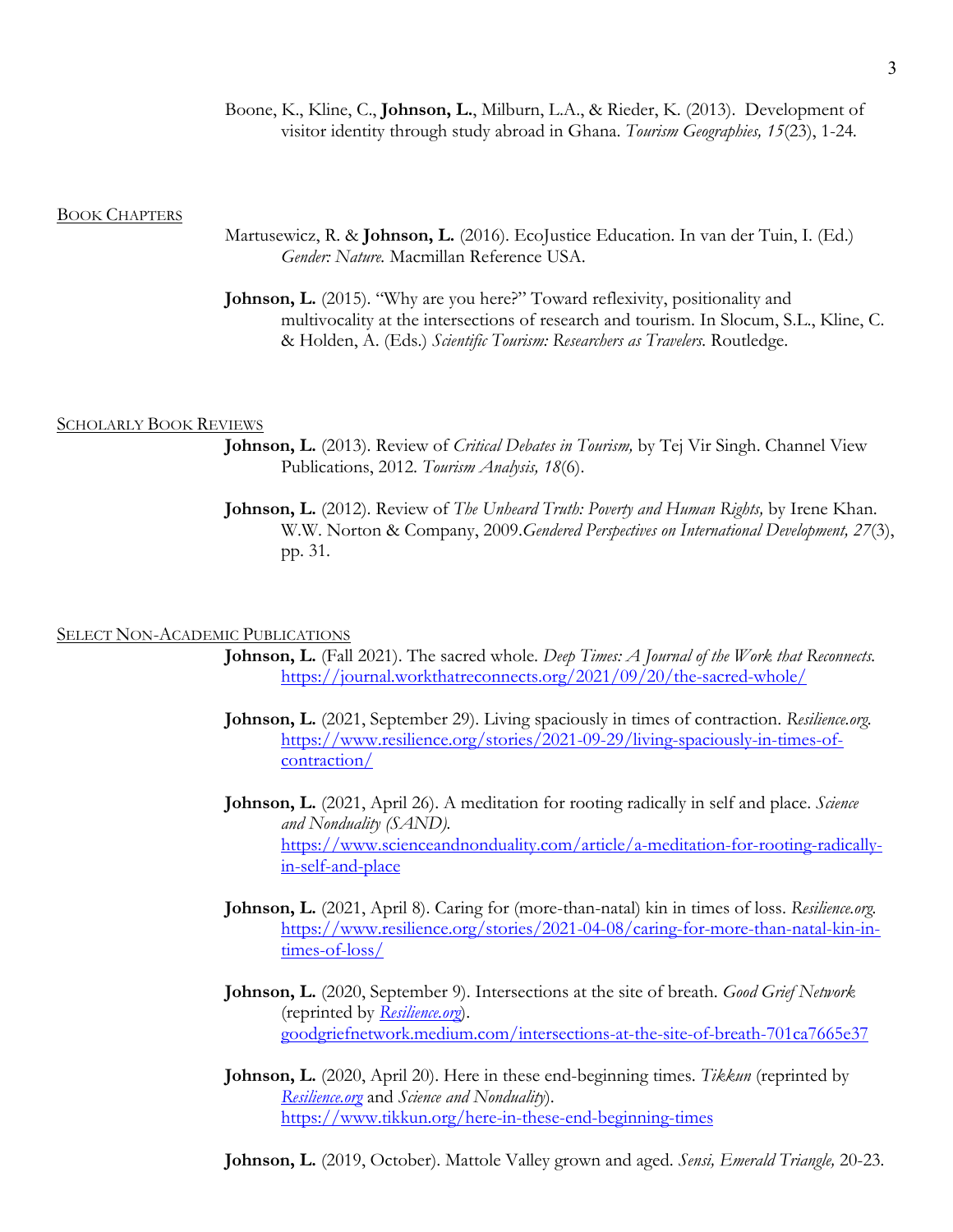- **Johnson, L.** (2019, August 23). Desert alignment. *Empty Mirror Literary Magazine.*  https://www.emptymirrorbooks.com/personal-essay/desert-alignment
- **Johnson, L.** (2019, August 16). Practices for eco-grief. *Resilience.org.*  https://www.resilience.org/stories/2019-08-16/practices-for-eco-grief/
- **Johnson, L.** (2019, July 15). 'Are you in right relation?' *Permaculture Women Magazine.*  https://medium.com/permaculturewomen/are-you-in-right-relation-cf61a2f04c70
- **Johnson, L.** (2019, March 3). Small garden knowledge changing the greater landscape. *Journal of Wild Culture.*  https://wildculture.com/article/small-garden-knowledge-changing-greaterlandscape/1793
- **Johnson, L.** (2019, February). Herbal renewal: Community-supported herbalism is reviving our relationships with plants and place. *Taproot Magazine, REVIVE issue,* 18-21.
- **Johnson, L.** (2018, Dec. 2). How personal grief connects us to shared compassion. *Lion's Roar.* https://www.lionsroar.com/birdy

- **Johnson, L.** (2017, April 20). 'Grab it by the horns:' Harnessing the environmental, and political, power of our local food system (cover story). *North Coast Journal, 28*(16), 16- 21. www.northcoastjournal.com/humboldt/grab-it-by-horns/Content?oid=4892798
- Anderson, A., Jessup, E., Bitton, P., Haynes, M., Patino, M., Mone, C., King, A., **Johnson, L.,** & Cava, J. (Spring 2017). The Local Food Guide: Del Norte, Humboldt and Trinity Counties. *Locally Delicious.*
- Minkoff-Zern, L.A., Levkoe, C., Van Sant, L., **Johnson, L.,** Sbicca, J., Gallaher, C., Block, D., & Hedberg, R. (2017, April 9). Uncertain future for US food system. *Finger Lake Times.*  www.fltimes.com/opinion/guest-appearance-uncertain-future-for-us-foodsystem/article\_179d7f84-1cb5-11e7-9262-e7b606eef0a3.html
- **Johnson, L.** (2014). Blue Ridge Women in Agriculture High Country Farm Tour Blog. http://farmtour.brwia.org/blog/category/2014-featured-farms
- **Johnson, L.** (2013, September 11). The farmer in the corporation: For small-scale farmers and the environment, the stakes are high as Wal-Mart redefines the meaning of local agriculture (cover story). *City Pulse,* 8-10. https://lansingcitypulse.com/article-9284-the-farmer-in-the-%20corporation.html
- **Johnson, L.** (2013, June 12). Farmers markets 101: From apples to zucchinis (cover story). *City Pulse,* 9-12.
- **Johnson, L.** (2013, March 27). Growing together: Community supported agriculture cropping up across mid-Michigan. *City Pulse,* 26-27.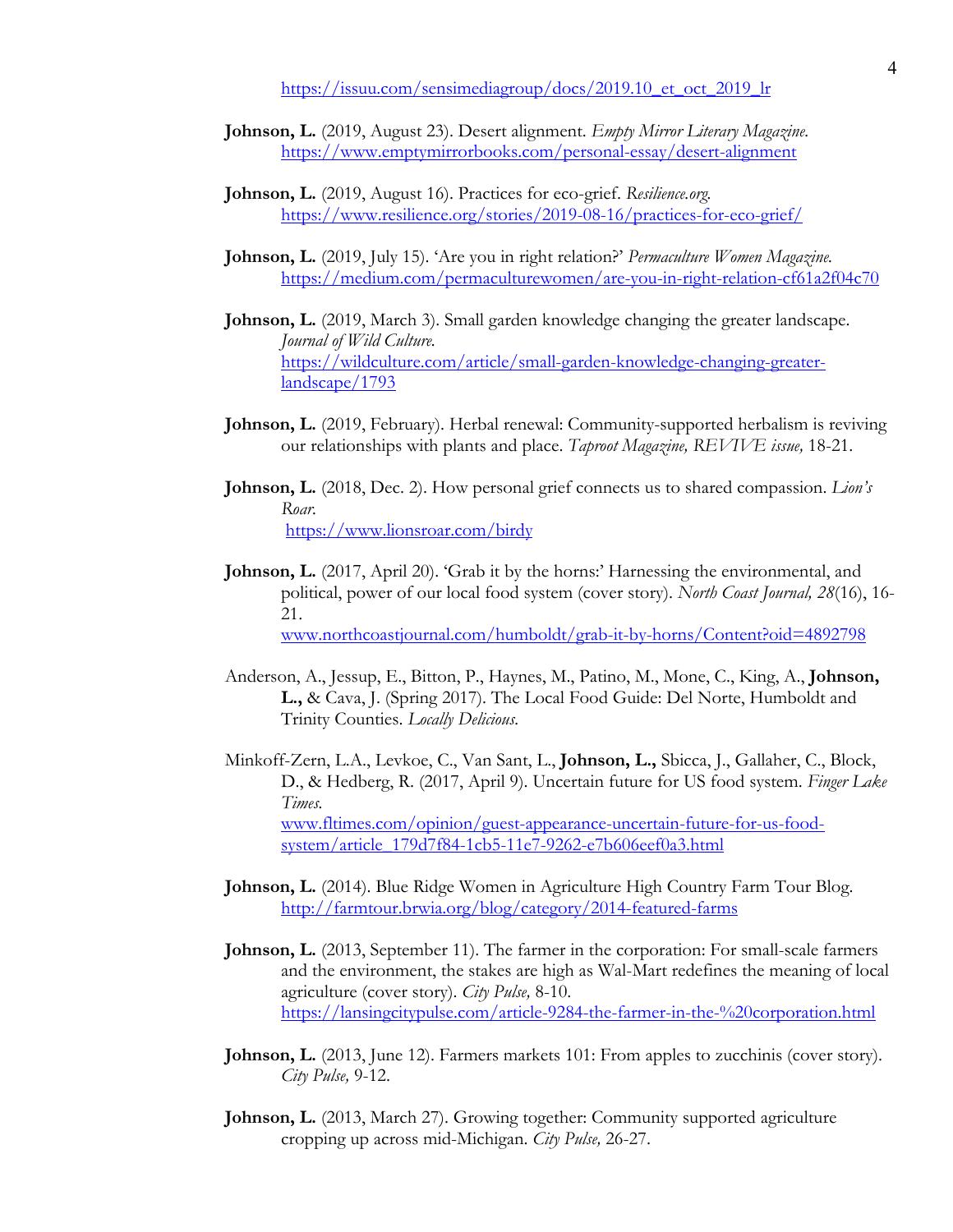#### INVITED WORKSHOPS AND CONFERENCE PRESENTATIONS

- **Johnson, L.** Yoga for ecological grief: A practice for grounding and embodiment (invited workshop). Post-Capitalism Conference, Virtual, Cooperation Humboldt and HSU ENST/NAS/PSCI/SOC/CFA, April 22-25, 2021
- Perdue, N. & **Johnson, L.** Backyard geographies: Permaculture as reconciliation ecology (panel presentation – presented by N. Perdue). California Geographic Society Meeting, Big Bear Lake, CA, May 1-3, 2019.
- Orion Environmental Writers Workshop: Orion in the Wilderness (invited workshop participant). American Museum of Natural History Southwest Research Station, Cave Creek Canyon, AZ.
- **Johnson, L.** On capitalism and world ecology: A framework of 'cheapening' (panel presentation – presenter). Zero Waste Conference, Humboldt State University, November 5-9, 2018.
- Frye, J., Maguire, J., Zerbe, N., **Johnson, L.,** Simpson, S., & Scheerer, D. Cultivating community: Humboldt food sovereignty (panel presentation – presented by J. Frye). AFHVS/ASFS 2017 *Migrating Food Cultures: Engaging Pacific Perspectives on Food and Agriculture*. Occidental College, Los Angeles CA, June 13-17, 2017.
- **Johnson, L.,** Schnakenberg, G., & Perdue, N.A. Placing local food systems: Farm tours as care- and place-based education (panel presentation – presenter). Association of American Geographers (AAG) Annual Meeting, San Francisco, CA., March 29-April 26, 2016.
- **Johnson, L.** Opening new spaces for agro-food reconnections: The case of the Blue Ridge Women in Agriculture High Country Farm Tour (panel presentation – presenter). Association of American Geographers (AAG) Annual Meeting, Chicago, I.L., April 21-25, 2015.
- Johnson, L. Experiencing caring places: Farm Tours as care- and place-based education (panel presentation – presenter). Ecojustice and Activism Conference: Art, Activism and Ecojustice Education, Eastern Michigan University, March 19-21, 2015.
- **Johnson, L.** Imagining a relational food system: The case of Farm Tours in North Carolina's High Country (panel presentation – presenter). American Anthropological Association (AAA) Annual Meeting, Washington, D.C., December 3-7, 2014.
- **Johnson, L.** Glimpsing agro-food (re)connections: Employing photo elicitation interviews to understand visitor Farm Tour experiences (panel presentation – presenter). SouthEastern Division of the Association of American Geographers (SEDAAG) Annual Meeting, Athens, G.A., November 23-25, 2014.
- **Johnson, L.** Neo-agrarianism and the "beginning of thought": Interlinking agrarianism, ecofeminism, care ethics and relational geographies (panel presentation – presenter). Ecojustice and Activism Conference: Belonging: Learning Together to Value Human and More-Than-Human Communities, Eastern Michigan University, March 27-29, 2014.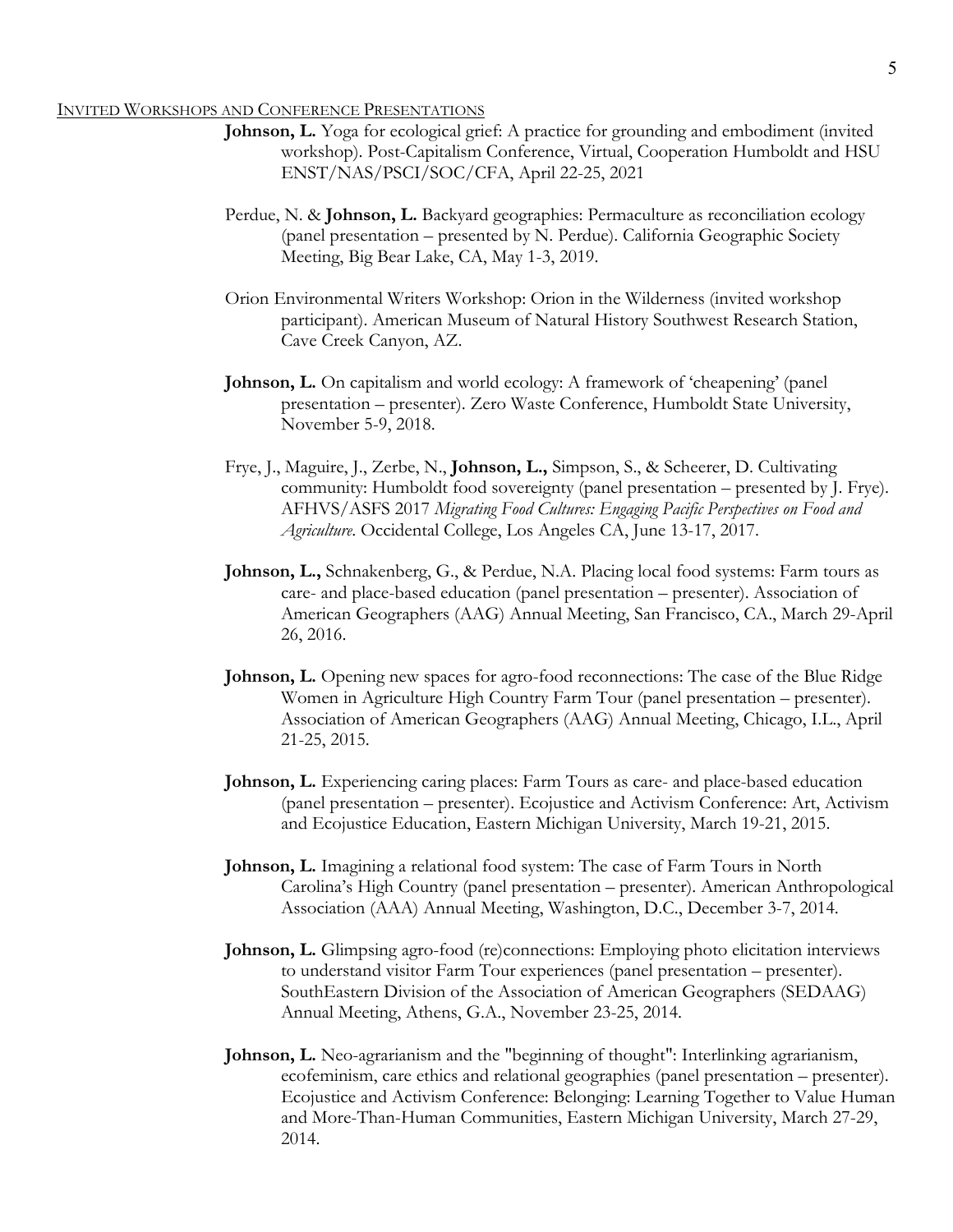- **Johnson, L.** & Kline, C. (Not so) Dark Tourism: The case of Ghana's Lake Volta and Akosombo Dam (panel presentation – presented by Carol Kline). International Critical Tourism Studies Conference V: Tourism Critical Practice: Activating Dreams into Action, Sarajevo, Bosnia & Herzegovina, June 25-28, 2013.
- **Johnson, L.** "Where nothing was before": The re-making of place, state and citizen in the case of Ghana's Akosombo Dam (panel presentation – presenter). Association of American Geographers (AAG) Annual Meeting, Los Angeles, C.A., April 9-13, 2013.
- **Johnson, L.** Seeking ties that bind: Synthesizing literatures on place, food and "agritourism" (panel presentation – presenter). Ecojustice and Activism: Intergenerational Learning for Just and Sustainable Communities, Eastern Michigan University, March 22-23, 2013.
- **Johnson, L.** Bright visions of progress: Articulations of modernization and development in the case of Ghana's Volta River Project (panel presentation – presenter). African Studies Association (ASA), Philadelphia, P.A., November 28- December 1, 2012.
- **Johnson, L.** Agents of change, sites of resistance: Exploring interactions between place loss, cultural preservation, tourism and agency in Ghana's heritage industry (panel presentation – presenter). Africanist Graduate Student Conference, Michigan State University, October 19-20, 2012.
- **Johnson, L.** "Development? What sort of development is this?" Socio-ecological impacts of large dams and their contestation – a gendered perspective (panel presentation – presenter). (Dis)locating justice, Center for Women and Gender Studies 19<sup>th</sup> Annual Graduate Student Conference, University of Texas at Austin, March 29-30, 2012.

### POSTER PRESENTATIONS

- **Johnson, L.** Seeking ties that bind: The nexus of place, agriculture, food and tourism. (poster presentation – presenter). Agriculture, Food and Human Values Society Annual Meeting, East Lansing, MI, June 19-22, 2013.
- **Johnson, L.** Kline, C. & Boone, K. Development of visitor identity through study abroad experiences (poster presentation - presenter). National Extension Tourism Conference, Charleston, SC, March 9-11, 2011.

### FELLOWSHIPS AND AWARDS

**The Graduate School Dissertation Completion Fellowship,** spring 2016 Michigan State University, \$6,000

**Graduate Office Fellowship,** summer 2015 Michigan State University, dissertation research community dissemination, \$1,600

# **Doctoral Study Abroad Fellowship,** 2014-2015

Michigan State University, \$6,000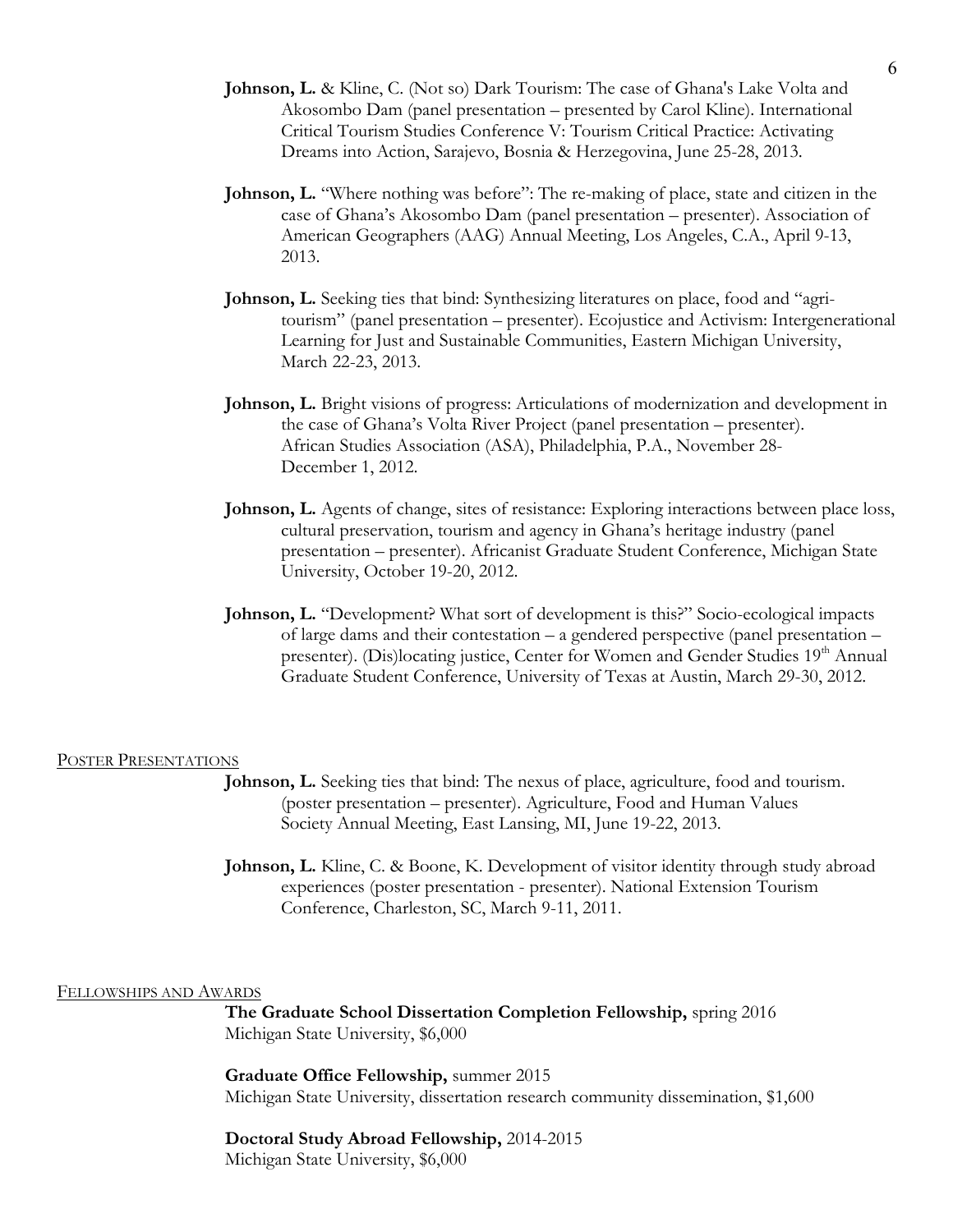**Gender, Justice & Environmental Change Dissertation Completion Fellowship,** 2014 Center for Gender in Global Context, Michigan State University, \$3,000

**Graduate Office Fellowship** (GOF), summer 2014 Michigan State University, dissertation research supplies, \$954

**Integrative Studies in Social Sciences (ISS) Outstanding Teaching Award,** 2012-13 Michigan State University, \$500

**Gender, Justice & Environmental Change Dissertation Research Fellowship,** 2013 Center for Gender in Global Context, Michigan State University, \$11,000

 **Graduate Office Fellowship** (GOF), summer 2013 Michigan State University, pre-dissertation research, \$1,500

 **Foreign Language Area Studies (FLAS) Fellowship,** 2012-2013 US Department of Education, Twi, \$15,000 Awarded via MSU's Center for Advanced Study of International Development (CASID)

**Kenneth E. and Marie J. Corey Research Enrichment Fund Award,** summer 2012 Michigan State University, pre-dissertation research, \$600

**Graduate Office Fellowship** (GOF), summer 2012 Michigan State University, pre-dissertation research, \$2,300

### OTHER ACADEMIC HONORS

**Graduate Student Research Paper Competition Winner,** third place, April 2015 Department of Geography, Michigan State University

**Gamma Theta Uplsilon International Geographic Honor Society member** Inducted spring 2014

**2013 Best of MSU Journalism Award**, Feature Writing

Society of Professional Journalists, Michigan State University Chapter

- § 1st place: "The farmer in the corporation," City Pulse
- <sup>2nd</sup> place: "Farmers Markets 101: From Apples to Zucchinis," City Pulse

RESEARCH AND OTHER ACADEMIC EXPERIENCE

**Graduate Research Assistant,** January 2014 – May 2015 Department of Geography, East Lansing, M.I.

§ Conducted research and provided logistical support for renowned multidisciplinary human-environment scholar Dr. Emilio Moran, primarily involving updating books for new editions

**Graduate Research Assistant/Lecture Series Coordinator,** January 2010 – May 2011 Center for Sustainable Tourism, Greenville, N.C.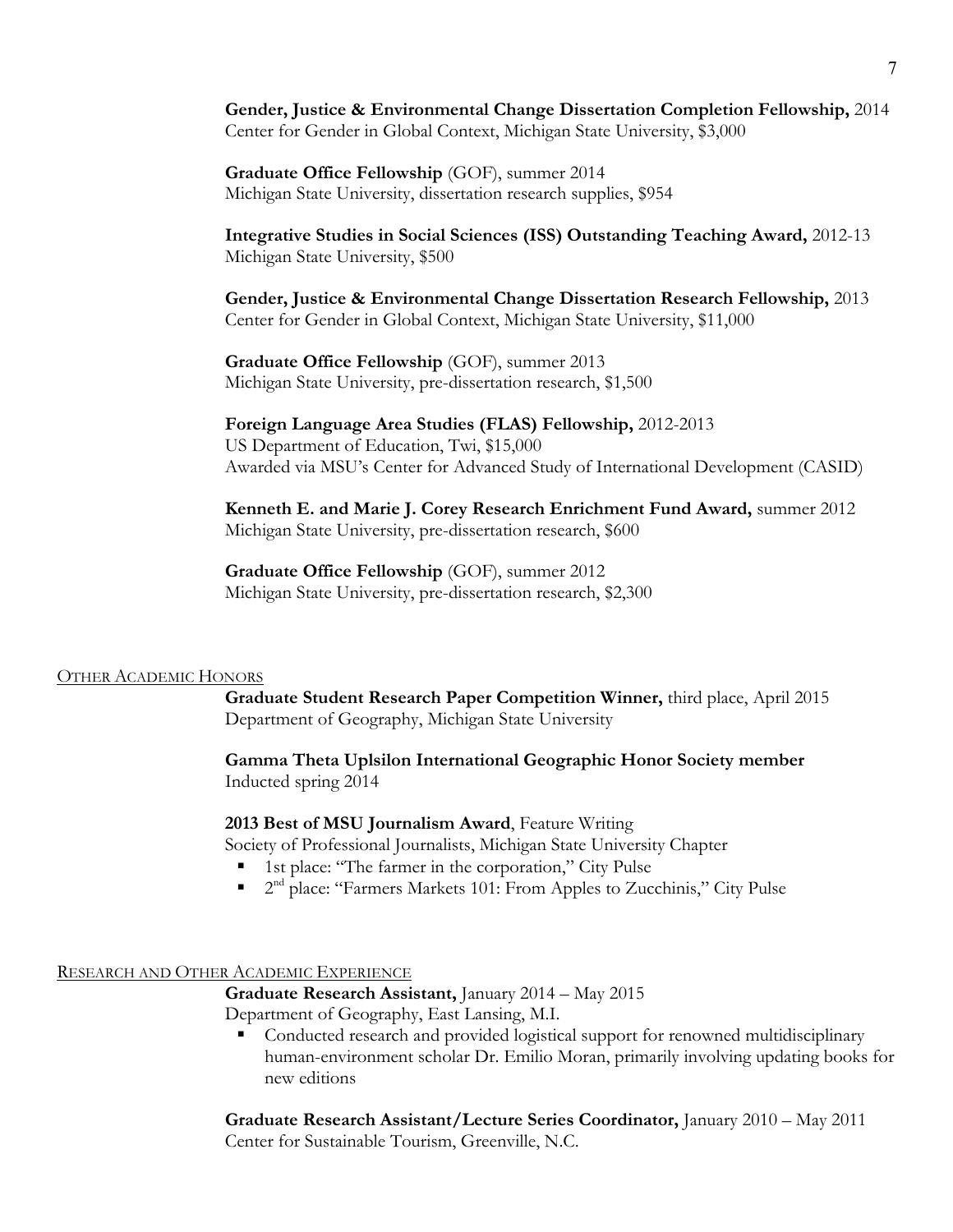- Conducted research, completed literature reviews and edited papers on resident perception of tourism in Ghana and student reflections on study abroad programs in Ghana for submission to academic journals
- Coordinated guest lectures of national prominent sustainable tourism professionals

### **Program Coordinator/Graduate Assistant,** August 2009 – May 2011

Office of International Affairs, Greenville, N.C.

■ Served as program coordinator for "World Through Our Eyes," an outreach program that paired ECU international students with K-12 classrooms in eastern N.C. Students delivered interactive presentations on various global issues, countries and regions while facilitating cross-cultural exchange

### SERVICE TO THE FIELD, UNIVERSITY AND DEPARTMENT

**Cooperation Humboldt Little Free Pantry Host and Volunteer** Fall 2017 – Present

### **Club Faculty Advisor**

Campus Center for Appropriate Technology (CCAT), Humboldt State University September 2018 – Present

#### **Club Faculty Advisor**

Healing Vibrations Club, Humboldt State University September 2018 – Present

#### **Club Faculty Advisor**

Earth Guardians, Humboldt State University September 2018 – Present

#### **Club Faculty Advisor**

Global Connections Club, Humboldt State University September 2016 – May 2017

**Geographies of Food and Agriculture Specialty Group Newsletter Editor** Association of American Geographers March 2015 – April 2017

## **Cultural Geography Specialty Group Graduate Student Representative** Association of American Geographers

April 2015 – April 2016

# **Supporting Women in Geography (SWIG) Co-President and Founding Member** Michigan State University chapter

January 2015 – December 2015

### **'Composting Steward'**

Department of Geography, Michigan State University October 2014 – December 2015

#### **Conference Program Committee**

Ecojustice and Activism Conference, Eastern Michigan University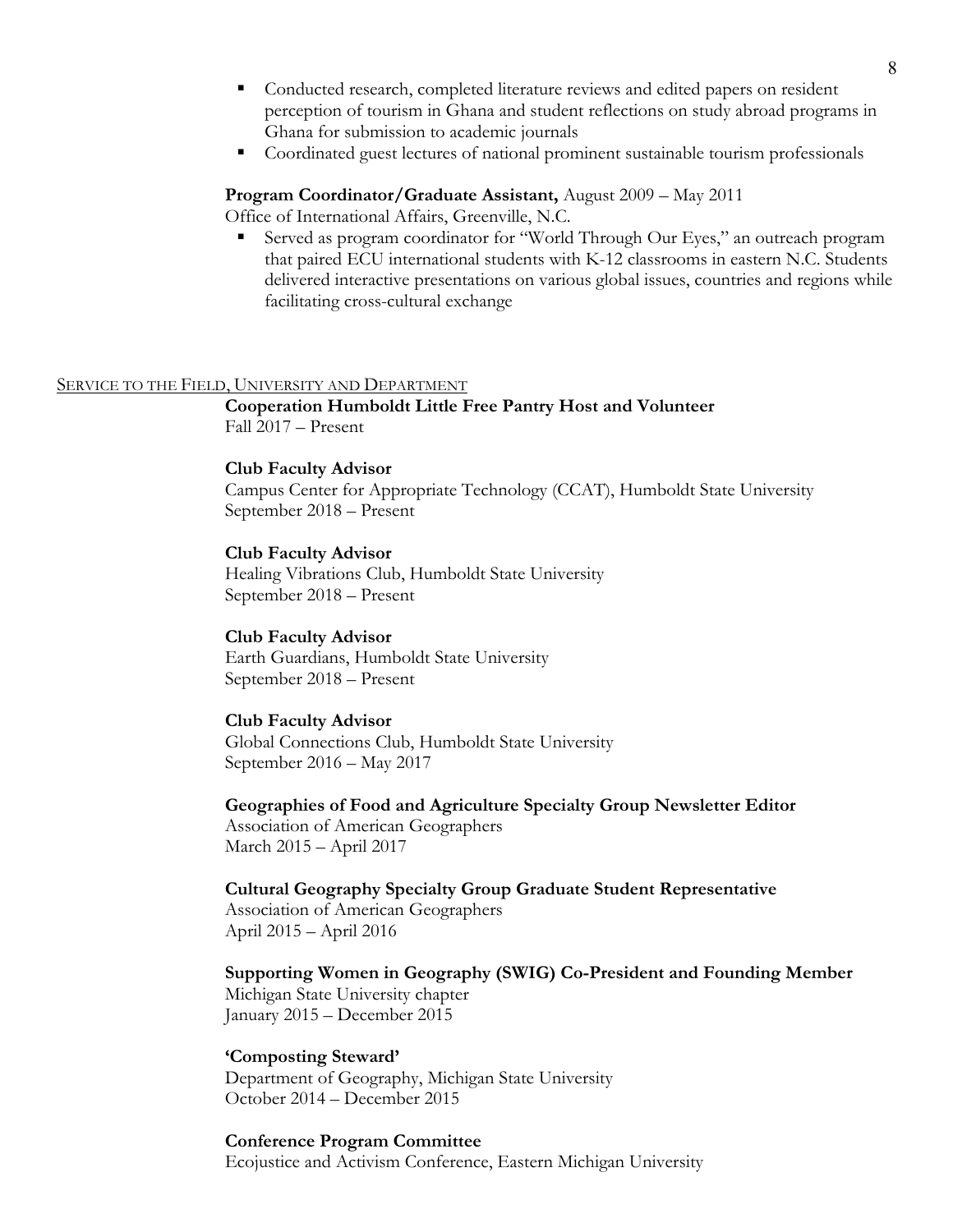January 2015 – March 2015

### **Conference Program Committee**

North Carolina Community Garden Project September 2014 – October 2014

### **Colloquium Series Coordinator**

Department of Geography, Michigan State University May 2012 – May 2013

### **Community Outreach Liaison**

Students for Sustainable Tourism, East Carolina University January 2011 – May 2011

#### PROFESSIONAL EXPERIENCE

**Freelance Book Reviewer,** January 2017 – August 2017; January 2009 – January 2011 Kirkus Reviews, New York, N.Y.

§ Wrote pre-publication nonfiction book reviews for America's premier independent literary review journal, published in print and on websites including BarnesandNoble.com and Amazon.com

### **Freelance Columnist,** February 2013 – January 2014

City Pulse, Lansing, Mich.

- Wrote a monthly column on local agro-food systems and sustainability in Lansing, published in the city's alternative weekly newspaper reaching 55,000 readers per week
- Wrote other food- and community-themed articles, including two cover stories

### **International NGO Volunteer,** June 2010 – August 2010

Network of Women in Growth (NEWIG), Ghana, West Africa

Participated in community outreach initiatives to raise awareness of women's rights and domestic violence in Tefle, Ghana, in collaboration with the Network of Women in Growth. The outreach activities focused on women's rights, health and business training

### **Contributing Writer,** June 2010 – August 2010

GlobalPost Student Correspondent Corps, www.globalpost.com

§ Published articles and photos for the digital international news site, corresponding from Ghana

### **Freelance Grant Writer,** February 2010 – May 2010

Africa Rising, Raleigh, N.C.

§ Wrote a funded grant proposal for a village-level African-run development organization in Kenya, the Africa Economic Foundation. The organization was awarded a grant by The International Foundation to develop local water resources, local agricultural projects, and small businesses

### **Proposal Writer/Analyst,** August 2008 – July 2009

SRA International, Arlington, Va.

■ Gathered and analyzed qualitative data through interviews and focus groups for various projects in the Environmental and Organizational Services branch of SRA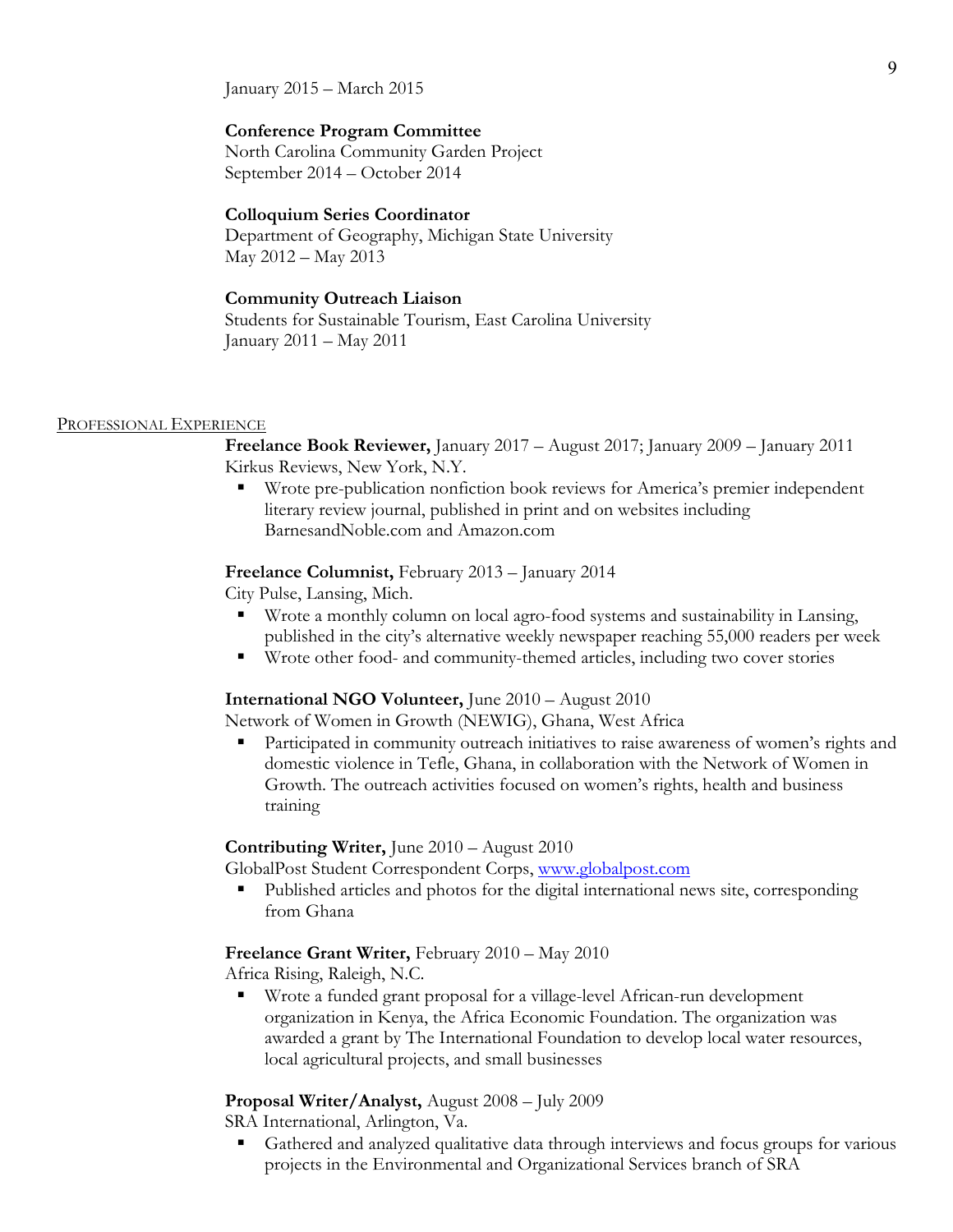International, a government consulting company that works in the areas of national security, civil government and global health

- § Wrote and edited proposals and white papers for government agencies including FEMA and DoD
- Granted a Top Secret security clearance

## **Publicity Intern,** June 2008 – August 2008

Little, Brown and Company, New York, N.Y.

§ Wrote press releases, coordinated campaigns and tracked publicity and reviews of book titles as well as general industry news from best-selling authors such as David Sedaris and Alice Sebold

# **Editorial Intern,** June 2007 – May 2008

Carolina Alumni Review magazine, Chapel Hill, N.C.

§ Wrote news and feature articles for the bimonthly, award-winning alumni magazine

### PROFESSIONAL MEMBERSHIPS

Work that Reconnects (current member)

Association of American Geographers (current member)

Agriculture, Food and Human Values Society (past member)

American Anthropological Association (past member)

SouthEastern Division of the Association of American Geographers (past member)

Society of Environmental Journalists (past member)

African Studies Association (past member)

Triple G: The Geography Graduate Group, Michigan State University (past member)

Students for Sustainable Tourism, East Carolina University (past member)

 Graduate Student Association of International Studies, East Carolina University (past member)

## COMMUNITY ENGAGEMENT & CERTIFICATIONS

**Yoga for Ecological Grief five-week series,** Fall 2021, Spring 2021, Fall 2020 HSU Osher Lifelong Learning Institute (OLLI), online

**Trauma-Conscious Yoga Method Certification,** July 2020 – February 2021 Trauma Conscious Yoga Institute, 25-hour online certification

**RYT 500 Certified Yoga Teacher,** received June 2020 TheraYoga Method, Arcata, CA